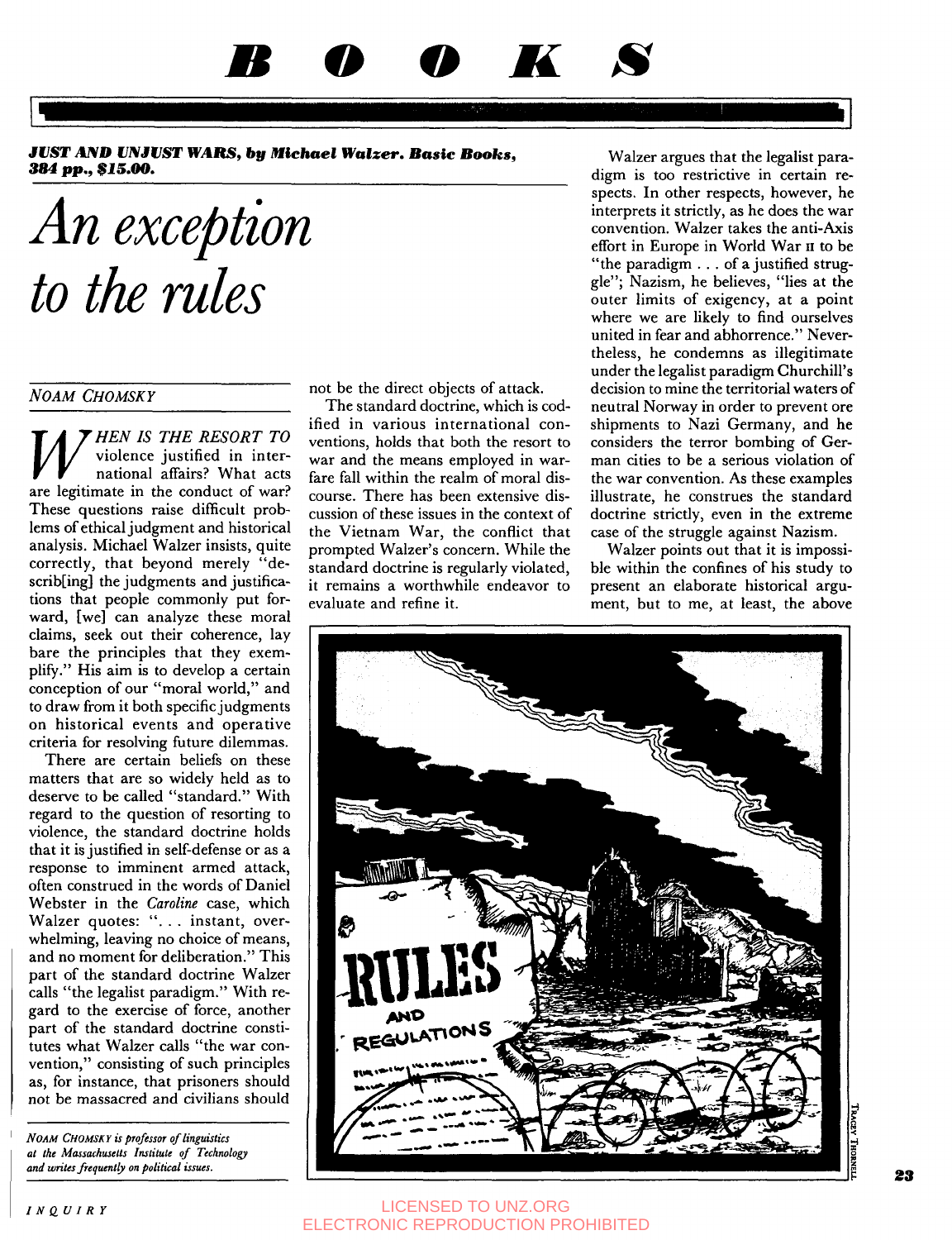# **Walzer represents a wide<br><b>consensus in assigning a Walzer represents a where**  $\frac{1}{2}$  we have I think, no duote the German at the Correlation of the **Consensus in a signing a consensus in a signing a consensus in a signing a conservation**  $\frac{1}{2}$  and  $\frac{1}{2}$  b

conclusions seem reasonable. Furthermore, Walzer is right to challenge widely accepted views, for example with regard to terror bombing. It is enough to recall the fundamental moral flaw of the Nuremberg tribunal, graphically revealed by Telford Taylor's observation, in *Nuremberg and Vietnam,* that "there was no basis for criminal charges against German or Japanese" leaders for aerial bombardment because "both sides had played the terrible game of urban destruction-the Allies far more successfully." **As** it turns out, the operational definition of a "crime of war" is a criminal act of which the defeated enemies, but not the victors, are guilty. The consequences of this moral stance were soon to be seen in Korea and Vietnam. It would be naive to suppose that a serious moral critique would have prevented further criminal acts of the sort condoned (or ignored) under the Nuremberg principles. Nevertheless, the example illustrates the seriousness of the enterprise in which Walzer is engaged.

Even the most profound justification of the standard doctrine would be of limited import, since it is in any case widely accepted in principle, if not in practice. Hence the major interest of Walzer's study lies in the modifications and refinements he proposes, as in his restrictive interpretation of the war convention. Since the burden of justification rests on those who employ force, the still more significant part of his study lies in those departures from the standard doctrine which advocate its relaxation. These relate only to the legalist paradigm of the justified use of force.

*ALZER SUGGESTS FOUR* modifications that extend the legalist paradigm. Three of these revisions "have this form: States" legalist paradigm. Three of can be invaded and wars justly begun to assist secessionist movements (once they have demonstrated their representative character), to balance the *24* prior interventions ofother powers, and

to rescue peoples threatened with massacre." These extensions are discussed under the heading of "humanitarian intervention." Walzer states that "clear examples of what is called 'humanitarian intervention' are very rare. Indeed, I have not found any, but only mixed cases where the humanitarian motive is one among several." He cites the Indian invasion of Bangladesh as a possible example (the only one cited), since "it was a *rescue,* strictly and narrowly defined," and the Indian troops "were in and out of the country... quickly."

There then remains to be considered one serious proposal for relaxing the restrictions of the standard doctrine; and thus much of the significance of Walzer's study lies in this crucial case. It is the case of "preemptive strikes." Walzer accepts "the moral necessity of rejecting any attack that is merely preventive in character, that does not wait upon and respond to the willful acts of an adversary" (hence his condemnation of the mining of Norwegian waters). But he feels that the *Caroline* doctrine is too narrow. Preemptive strikes are justified, he proposes, when there is "a manifest intent to injure, a degree of active preparation that makes that intent a positive danger, and a general situation in which waiting, or doing anything other than fighting, greatly magnifies the risk."

**A** single example is offered: the Israeli preemptive strike of June 5, 1967. This, Walzer holds, is "a clear case of legitimate anticipation," the only one cited-in this review of 2500 years of history-to illustrate the point that states may use military force even prior to the direct use of military force against them. Israel was "the victim of aggression" in 1967, Walzer claims, even though no military action had been taken against it. What is more, we can have "no doubts" about this case, as Walzer states in the following extraordinary passage:

Often enough, despite the cunning agents, the theory **is** readily applied. It **is** worth setting down some of the cases about which

we have, I think, *no doubts;* the German attack on Belgium in 1914, the Italian conquest of Ethiopia, the Japanese attack on China, the German and Italian interventions in Spain, the Russian invasion of Finland, the Kazi conquests of Czechoslovakia, Poland, Denmark, Belgium, and Holland, the Russian invasions of Hungary and Czechoslovakia, the Egyptian *challenge* to **Is**rael in 1967 [my italics].

The Egyptian "challenge" to Israel is thus a clear case of "aggression," on a par with the direct use of armed force in each of the other cases cited. The legalist paradigm fails, according to Walzer, because, given the *Caroline* doctrine, it does not condone Israel's response to this "aggression."

Note the crucial nature of this case for Walzer's argument. In a review covering 2500 years, Egypt's 1967 challenge is the single example cited of "aggression" involving no direct resort to force; nevertheless, it is not an ambiguous example, but one that raises "no doubts." Israel's preemptive strike is the one historical example adduced to illustrate the need to modify the legalist paradigm to permit "anticipations." Furthermore, this is the only modification covering supposedly unambiguous historical examples that involves a *relaxation* of the standard doctrine. What Walzer is proposing here, as he notes, is a "major revision of the legalist paradigm. For it means that aggression can be made out not only in the absence of a military attack or invasion but in the (probable) absence of any immediate intention to launch such an attack or invasion." Given the burden carried by this example, a serious inquiry into the historical facts would certainly appear to be in order, but Walzer undertakes no such inquiry. He merely asserts that Israeli anxiety "seems an almost classical example of 'just fear'-first, because Israel really was in danger . . . and second, because [Nasser's] military moves served no other, more limited goal."

Israeli generals take a rather different view. The commander of the air force at the time, General Ezer Weizman, stated that he would

accept the claim that there was no threat of destruction against the existence of the State of Israel. This does not mean, however, that one could have refrained from attacking the Egyptians, the Jordanians and the Syrians. Had we not done that, the State of Israel would have ceased to exist *according to the scale, spirit and qualip she now embodies* . . . We entered the Six-Day War in order to secure a position in which we can manage our lives here according to our wishes without external pressures [my italics].

The Israeli correspondent of *Le Monde,* 

### LICENSED TO UNZ.ORG *APRIL 17, <sup>1978</sup>* ELECTRONIC REPRODUCTION PROHIBITED